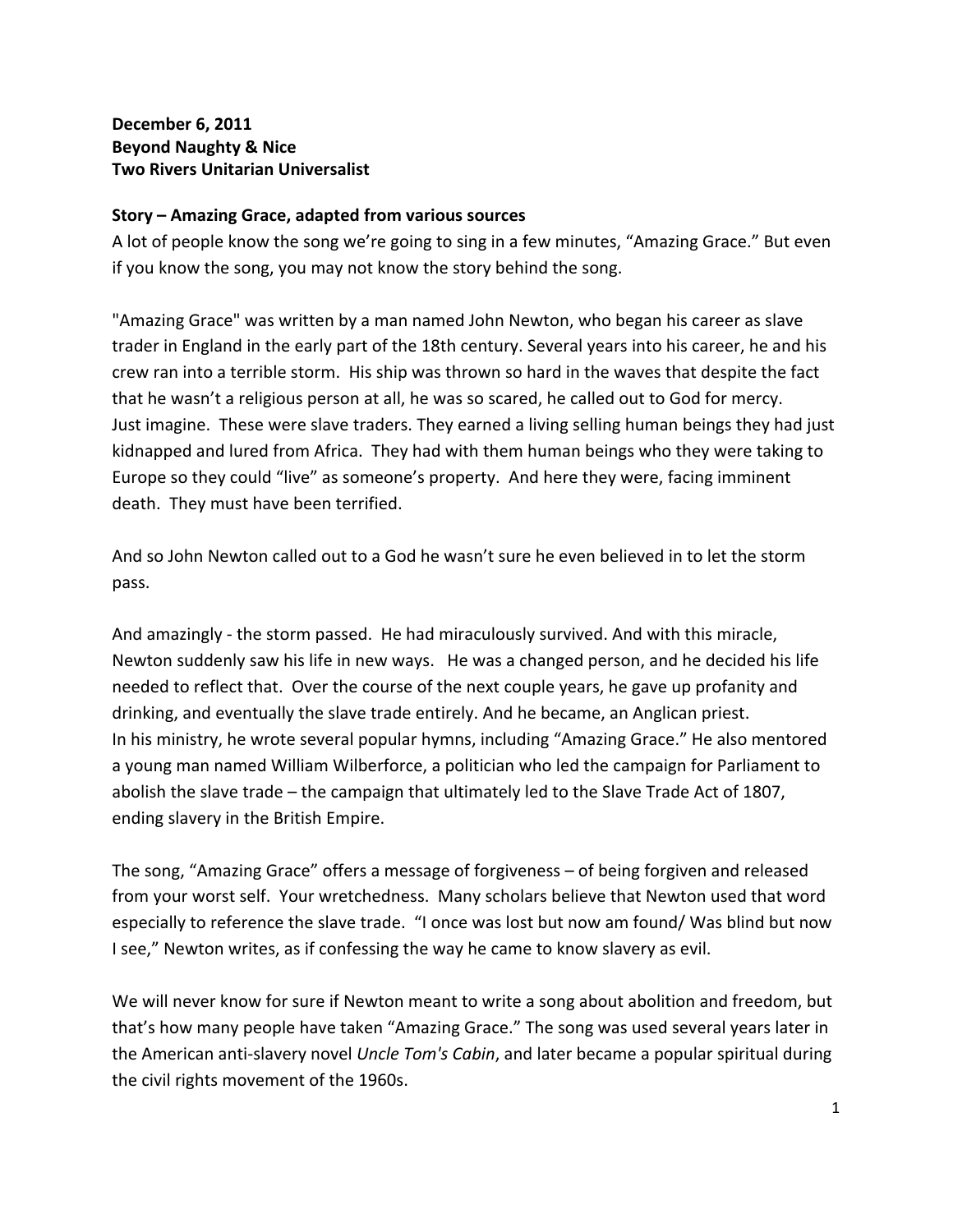"Amazing Grace" is a song of redemption. It reminds us that no matter how terrible things have been, no matter how many mistakes you have made, there is always hope for the future. It's a song we as modern-day justice seekers can learn from.

No matter how much we as a society have oppressed the many to benefit the few, no matter how we have overlooked and ignored the marginalization and degradation of people – through poverty, through prejudice, through abuse of power – there is hope we can change.

After all, if John Newton went from trading in human beings to writing one of the most powerful songs about freedom and redemption ever, there is certainly hope for all of us.

## Reading - "Who do you think you are?" by Rev. Victoria Safford

When we were all singing "Amazing Grace," and we got to that bizarre moment in the first verse where our Unitarian Universalist hymn book slaps down an asterisk and a choice, what did you do? Which did you choose to sing: "Amazing grace, how sweet the sound that saved a wretch like me" or "....that saved a soul like me?"

It probably depends on how you are feeling today, how particularly wretched or soulful. I know of no other hymnal in print that virtually stops the singing in mid-measure to debate within the mind and heart of every singer. And right there quickly, because the pianist isn't going to wait for you, the congregation isn't going to wait for you, Sunday rolling on its way to Monday isn't going to wait for you, you have to stake your claim, make your mark, testify - all the while wondering if the person singing next to you will take offense if you confess at the top of your voice your own wretchedness and even our common condition as a fallen, faulty species. Or will your neighbor be annoyed, or maybe shocked, if you stand there warbling on about what a pleasant soul you are, what a nice, well-rounded, full individuated, sin-free, guilt-free humanist soul? There you stand, frozen in time, and the music plays on while you hastily cobble a theology.

We sing our song in different keys and cadences. We are on our own to make a faith out of nothing, which is to say, out of everything we have. That is daunting, lonely work, demanding and relentless work, the work of a lifetime, and I suspect it is the very scope of it that keeps our tiny movement small. Not everyone wants to stop singing in the middle of the song and consider once again and all alone the nature of the human soul and God, infinity without and infinity within. It's a lot to ask of people on a Sunday morning.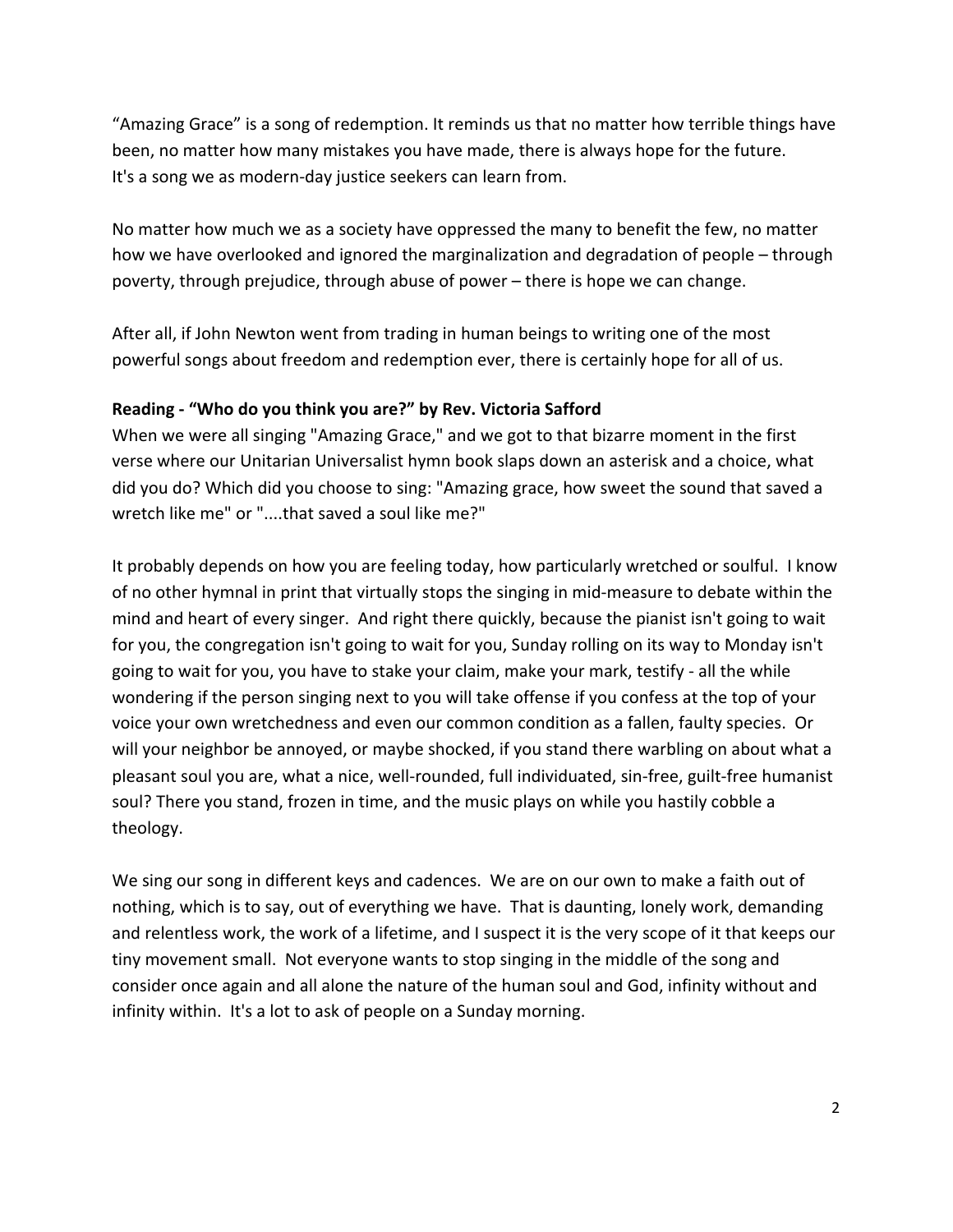## Sermon – "Beyond Naughty and Nice" by Gretchen Haley

Now that the children have left for their classroom, it's time we had a talk about Santa.

There's something we all know about Santa, something we all wrestle with. It goes like this.

*He's making a list. He's checking it twice, he's gonna find out who's naughty and nice.*"

And this: He knows if you've been bad or good. So be good for goodness sake!

In just a few little lines, this popular holiday song about Santa Claus coming to town pretty much nails the main hope of all parents:

that somehow, we can instill in our kids, the sense that no matter where they go, no matter how much they think they've covered their tracks, their choices will matter. That what they do has real impact. A thousand wisdom stories from world religions work hard to convey this message – and here it is, direct and ready for a 2 year old's consumption.

*He sees you when you're sleeping, he knows when you're awake.* Which I guess means, you better be nice in your dreams, too.

And all this, is what we need to talk about. We need to talk about the fact that it isn't true. It isn't true that where you fall on Santa's list has that much to do with whether or not he delivers presents to your Christmas tree.

We sing the song, and we tell our kids, but we all know it. Whether or not those gifts come – usually has little to do with whether you've been good, or bad, or naughty, or nice.

Kids get presents based on how much money their parents have.

They get them based on whether or not their families observe Christmas.

They get them based on their parents' philosophy about giving gifts at Christmas.

They get them based on their parents' philosophy about giving stuff at all.

They get them because of where they live, because of their culture and context – and because of a bunch of other reasons that have pretty much nothing to do with whether or not the kids themselves were in fact, naughty or nice.

But this truth about Santa - it's just the tip of the iceberg. Because what we really to talk about – what we *really* need to come clean about this morning - is that life's gifts – material and otherwise- have a way of finding us – or not –not nearly as often as we might think in a straightline relationship to how we behave or think or act.

The sun comes up. The snow falls. Light breaks into darkness.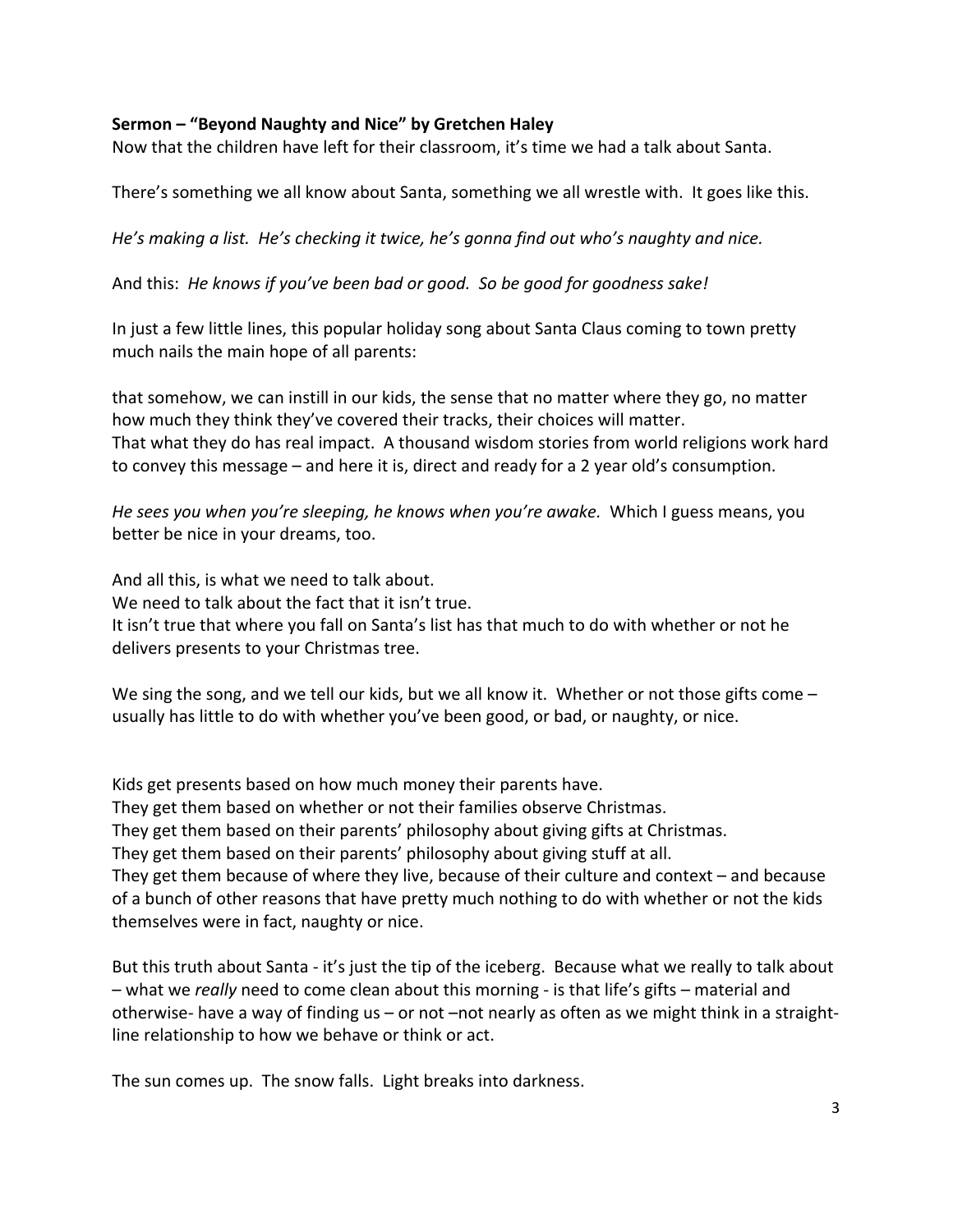These brown eyes, these hands, this temporarily able body.

Your grown son caring for your mother, right along side you.

Your friend arriving at your door step, the moment you needed her most - how did she know? That book you return to, even just that one line on that one page, that keeps helping you make

sense of your life when life otherwise makes no sense at all. Your leap into the unknown, where you find life receives you, and way opens before you, again, and again.

And air keeps on filling your lungs, filling you with life, and it and you are changed as you pass it on, again and again, moment by moment.

These are the gifts of the universe, the gifts from the Big Everything, the Big Everyone - the active expression of that all-encompassing Spirit of Love we spoke of last month.

These are the gifts from no one person, and yet all persons, not from any single life or any single act, and yet from all life, from all acts - gifts from our ancestors, from all of us alive now, moving forward, making choices, brimming with love and hope.

These are the blessings of our lives – revealing not that our individual actions and effort have no effect on who or what we are, but that who and what we are is determined by so much *more* than just our own behavior.

These are the gifts we call grace.

They remind us, we drink from wells we did not dig.

They remind us, we did not, we do not make ourselves.

Tom Owen-Towle says the idea of "grace," makes Unitarian Universalists nervous. In his book that I am recommending to all of you, *Theology Ablaze, Celebrating the 50<sup>th</sup> Anniversary Year of Unitarian Universalism*, he says, "There may be no more slippery and unnerving theological concept for Unitarian Universalists to address than 'grace.' Slippery, because grace is a blessing beyond our grasp, and unnerving because grace is beyond our achievement."<sup>1</sup>

Traditional Christian theology would agree grace has nothing to do with our achievement. But instead, it asks us to do the opposite of achieve.

To experience the gifts of grace, it says, we need to know how totally unworthy of them we are. It's why our religious ancestors, the Puritans, spoke about the steps of conversion as beginning with a confession of sin.

And sometimes actually, I get this logic. I mean, what does grace mean if we believe our life is just fine as is? What other way than coming to humble recognition of your own limitations

<sup>&</sup>quot;""""""""""""""""""""""""""""""""""""""""""""""""""""""""""" <sup>1</sup> Theology Ablaze: Celebrating the 50<sup>th</sup> Anniversary Year of Unitarian Universalism, by Tom Owen-Towle, Flaming Chalice Press, 2011, pg 127.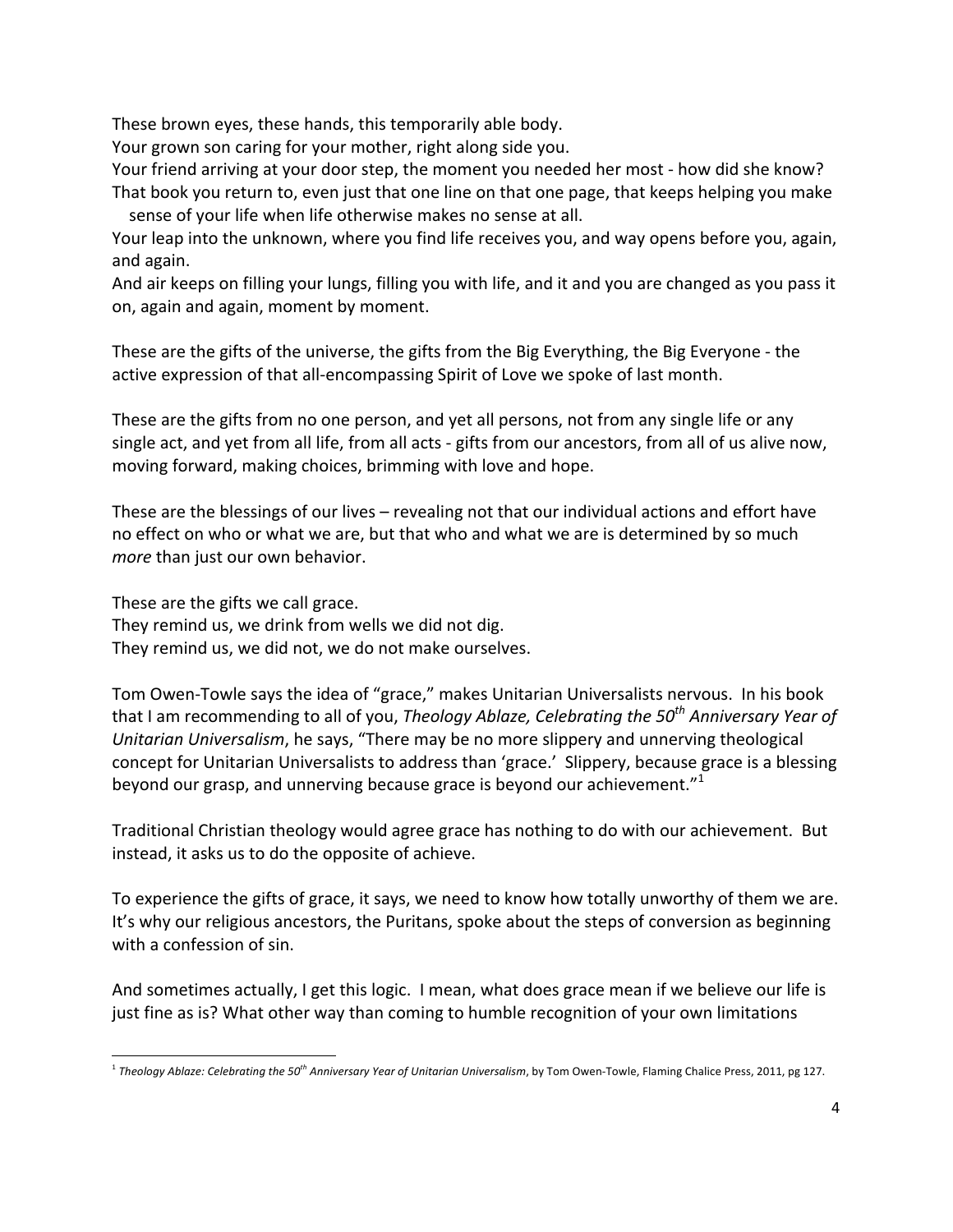would a person be able to know just how many gifts life has given them? Why would someone seek cool, healing waters if they don't believe they are hurting?

In our brokenness, or sinfulness, loneliness, separation, pain – any of these things - we awaken to grace's presence. At our most vulnerable, we see things differently. We stop fooling ourselves into believing we're self-sufficient, independent creatures, capable of living out this thing called life, all on our own. We know we need help. Being a mess, and knowing it, it can be awfully good for receiving the gifts of grace.

In her essay, "On this Shining Night," Rebecca Parker tells the story of grace finding her in such a moment.<sup>2</sup>

It had been for her, a year of grief and guilt and pain.

Time was not healing her, and she spiraled into deeper and deeper despair. One night, in the depths of sadness, she left her house after midnight, and walked towards a local lake.

She says, "I was determined to walk into that lake and find there the consolation that I could not find within myself."

She goes on: "At the bottom of the hill, the street ended, and the lakeside park began. [She] walked across the wet grass and climbed the last rise before the final descent to the water's edge." As [she] crested the rise, [she] discovered a line of dark objects between her and the shore, a barricade [she] was going to have to cross to get to the water."

She says she didn't remember the barricade before, and in the darkness she couldn't even tell what it was. But as she got closer, she discovered "it was a line of human beings, hunched over some strange-looking, spindly equipment. Telescopes. It was the Seattle Astronomy Club."

She realized then, if she was to make her way to her own death, she had to get past one particular enthusiast who upon seeing her, "assumed [she] had come to look at the stars. As [she] got closer, he said, 'here, let me show you,' and he showed [her] the star cluster his telescope was focused on."

She "brushed tears from her eyes, and looked through the telescope. There it was! A redorange spiral galaxy. And then he turned it to Jupiter."

She says, as she peered at that "giant, glowing planet, [she] could not bring [her]self to continue her journey." She says, "In a world where people get up in the middle of the night to look at the stars, I could not end my life."

<sup>&</sup>quot;""""""""""""""""""""""""""""""""""""""""""""""""""""""""""" <sup>2</sup> From *Blessing the World: What Can Save Us Now*, by Rebecca Ann Parker, Skinner House Books, pgs 109-110.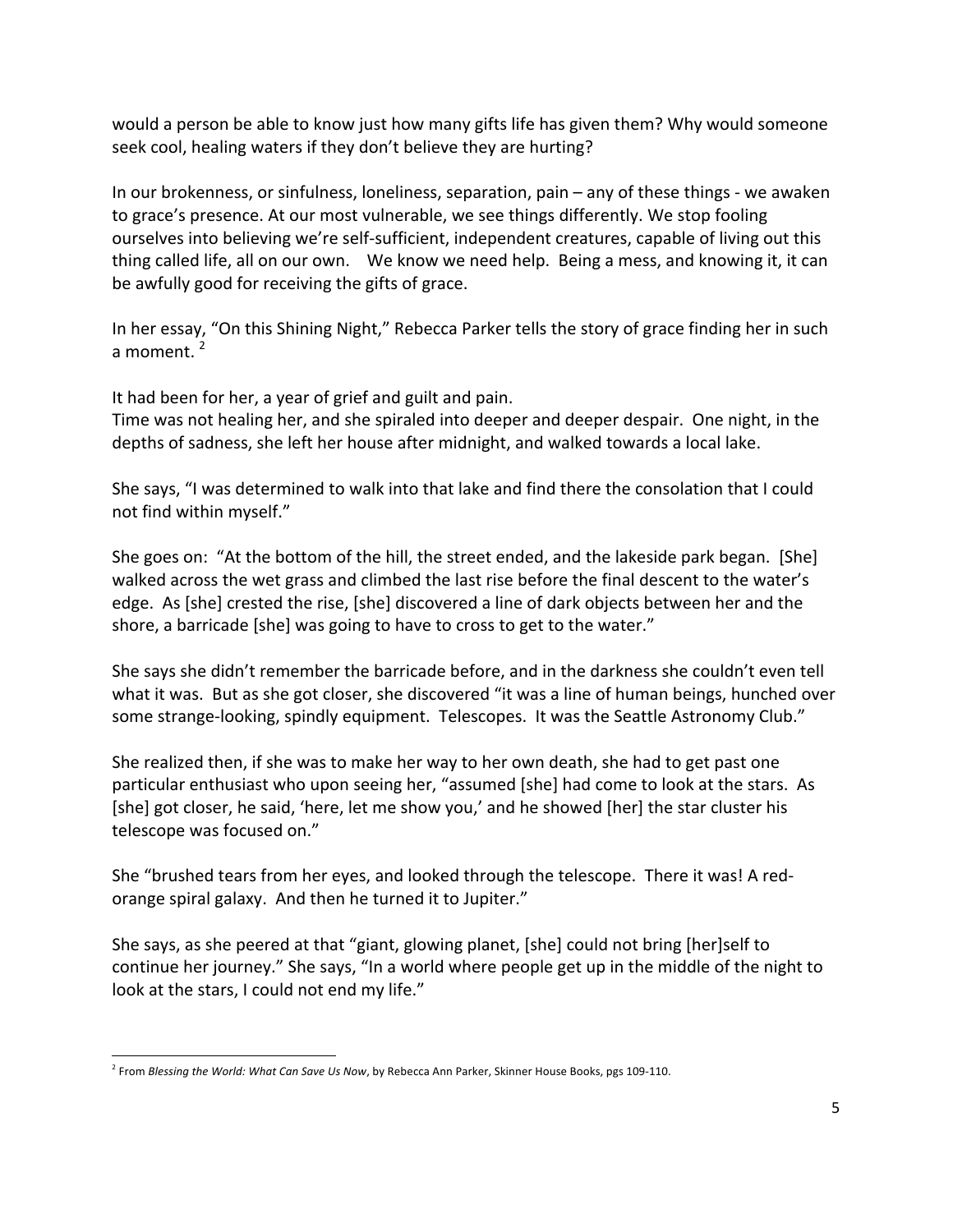And, she goes on, "I know there is grace in this world, because my life was saved by the Seattle Astronomy Club."

And yet. And still. That she was a mess when grace found her, does not mean that being a mess, or even confessing what a mess we are – *creates* grace, or even that it makes it more available. It helps us to see, helps us to receive, but grace, it's always available. Holding us, in love. Ready to partner with us, in love. Ready to accept us, just as we are.

I made this assertion once in seminary. My professor was going on and on about how sad it was that modern mainline Protestants have stopped talking so much about sin, because that made grace so much less meaningful or accessible.

*I* don't get how the two are connected. Sure, sin is one way to understand and experience *grace, but it's not the only way. It's like saying you can't really experience the mountains unless you're a skier.* 

One of my friends in the class asked for an example - one way of really knowing grace that was totally unconnected to sin. I said, easy - my children.

There's nothing I did, or ever could do to deserve my children. That day we brought our kids home, it felt like this gift from the universe, these strangers who just showed up, and immediately transformed me, created me, and loved me completely, no questions asked.

That's grace. No brokenness required. No confession of sins needed.

Grace, by its definition, is a gift we can't cause - whether from our sinfulness or our sainthood. It's a gift that can't be earned or generated, not because we aren't worthy of it, but because it doesn't have anything to do with whether or not we did or did not do something.

And so I find our hymnal *right on* in its use of that asterisk. Because grace, wherever it comes from, whatever its source – is more like Santa Claus in reality than the myth we tell about Santa, and has not that much to do with whether we are wretched, or right, not that much to do with whether we are naughty or nice.

So, you pick. Wretched. Soulful. Sinner. Saint. A big ol combo of it all - that's what I'd say the gifts of life do not care.

My kids are a dramatic example, but there's a million of them. Mrs. Sekac, my second grade teacher, who kept saying to me, I see you. The fact that my family served food at the soup kitchen, rather than eating there. The hours my mom spent with me, reading to me, telling me not only that I had a light to shine in this world, but it was my responsibility to shine it brightly.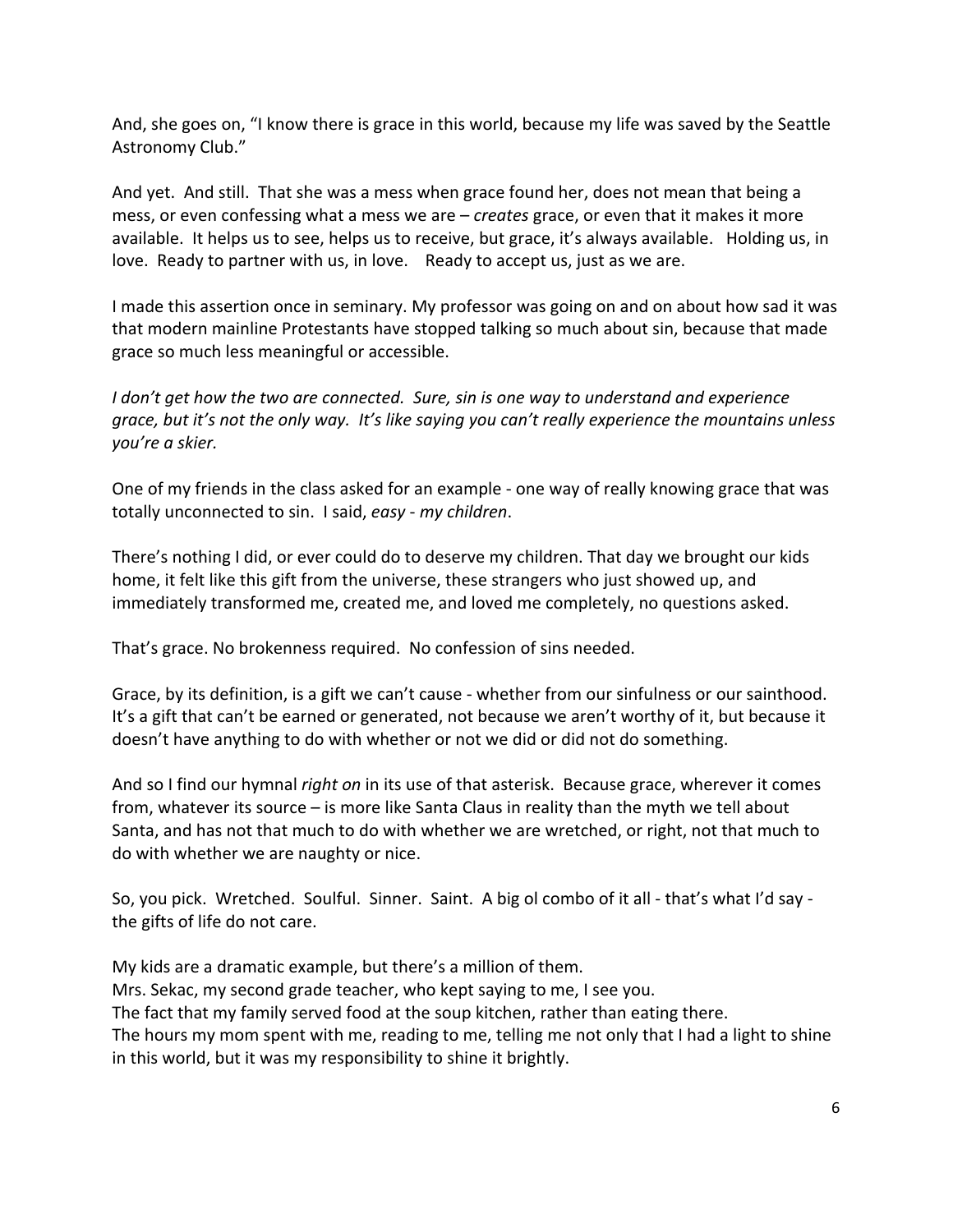That I was born into this rich, stable country, into a family with two parents, into a home free from violence or chronic illness.

That my father was born just a couple years too late to go to Vietnam. Oh I could just go on and on and on. You could too, I bet.

And by now, many of you probably know the question I'm gonna ask next. Right? What will we *do with all this beauty?* For all these gifts unearned, what will we do?

Let me tell you a story.<sup>3</sup> Perhaps you've heard it. There was this great healer and teacher, who was known as a bearer of such gifts of grace.

One day, as he was traveling, ten weary and ill people came to him, covered in the marks of disease, hoping he could offer them a cure.

"Teacher," they said, "We have heard you can help us. Please, have mercy on us." The healer saw them, and he said to them, "Go and show yourselves to the best doctors in town."

And so they turned to go, thinking he'd turned them away.

But as they went, they realized, they were healed.

Their bodies were renewed, and they felt as if they were alive for the very first time.

They leapt with joy! And then, all but one quickly ran off to get busy with life.

One of the ten, however, returned to the teacher who had healed them, and said, with tears in his eyes, the only thing he could think to say: thank you.

And he knelt there, at the teacher's feet, praising the miracle of life renewed - the gift that had been given so freely, so easily, so fully.

The teacher looked at the man and asked him, "Were not ten of you healed? The other nine, where are they? Were none of them moved to respond with thanks to the Source of Life, except you?"

Like the 10 people, we too have been given new life – but not just one time – countless times, and in countless ways.

And knowing this, like the people in our story, we have a choice in how we will respond.

So many people receive the gifts of life, and then just move on, deciding it was theirs all along. Deciding it was owed to them, that they must've done something to "deserve" it. But the one who returned in the parable gives us another way.

<sup>&</sup>quot;"""""""""""""""""""""""""""""""""""""""""""""""""""""""""""  $3$  Adapted from Luke 17:11-18